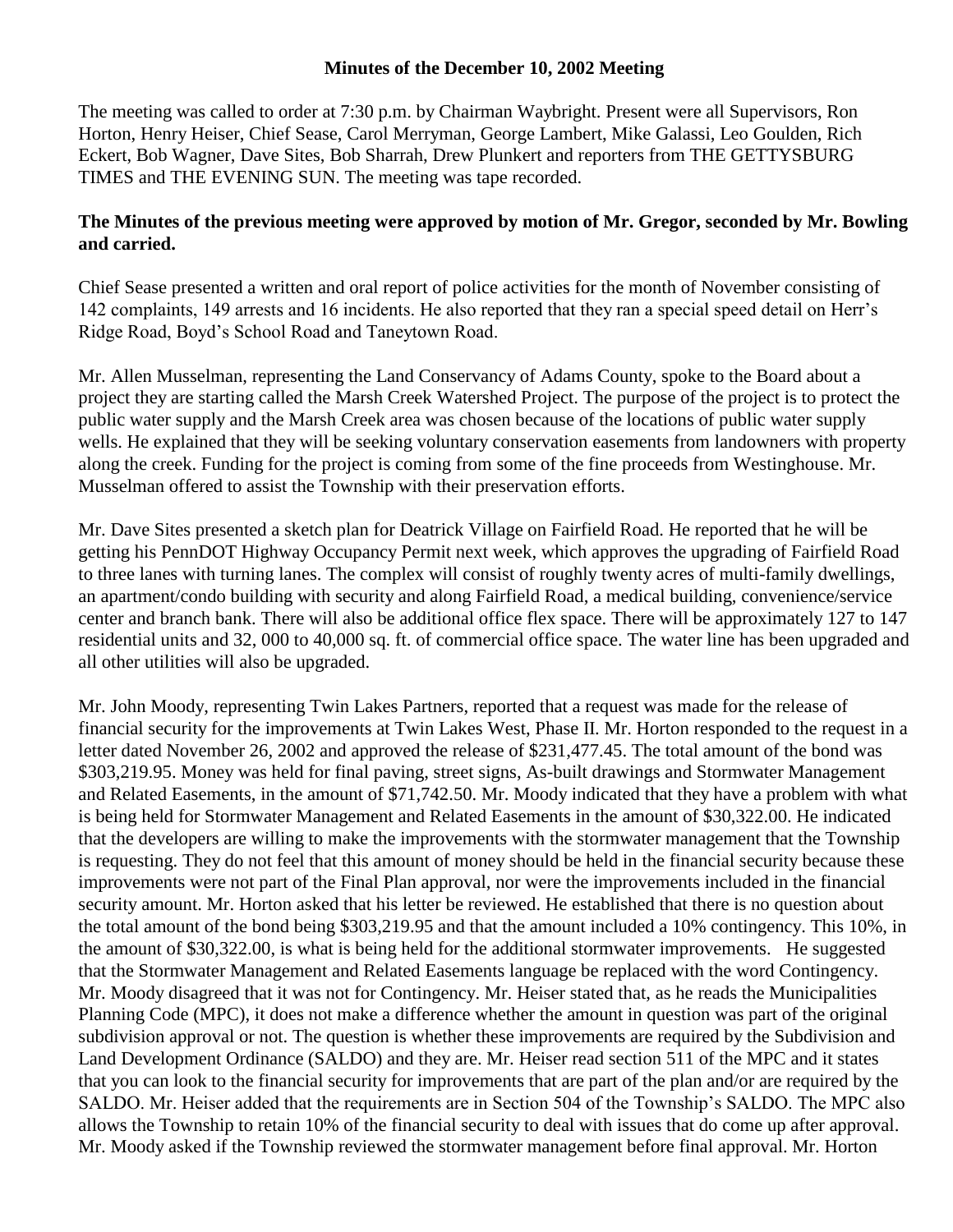stated that it was reviewed, but the level of detail on the plan is mediocre at best and the issues came as the plan came to life. Mr. Horton stated again that he is going to recommend that the same amount be held, no matter what it is being called. Mr. Moody asked what the Township wants the developer to do. Mr. Horton stated that there is some grading that has to be done and some easements that need to be dedicated to the Township or Homeowner's Association. These easements should be included in the Deed of Dedication for the streets. Mr. Heiser suggested that Bob Sharrah get with Mr. Horton about what needs to be done. Mr. Moody asked if the Township can ask for these drainage easements after the property has been transferred to a new owner. Mr. Heiser stated that the owner, Mr. Ward, is willing to cooperate. Mr. Norman Ray, Mr. Ward's representative stated that the plat that was signed by Mr. Ward and J.A. Myers has to be re-recorded with the drainage easements on the plat, and they are willing to do that. Mr. Sharrah agreed that should be done and then it would become part of the public record in the Courthouse. Mr. Heiser also agreed that it was appropriate to re-record the plat with the drainage easements shown and a note regarding same. **Mr. Gregor made a motion to approve the release of financial security to J.A. Myers for Twin Lakes West, Phase II, in the amount of \$231,477.45, seconded by Mr. Shealer and carried.**

The next item on the agenda was adoption of the 2003 budget, in the amount of \$1,508,834.00. Mr. Gregor reported that the budget has been available for public inspection for over thirty days and is presented this evening for final adoption. He did note that there was a \$1,632.00 correction to the expenditures that was a double entry. The budget is approximately 2% less than last year's budget and the taxes remain unchanged. **Mr. Shealer made a motion to approve the 2003 budget as presented with the \$1,632.00 correction, seconded by Mr. Gregor.** Mr. Bowling stated that he opposed the tentative budget because he feels that there are some increases in it that are very out of line. **The motion carried with Mr. Bowling voting no.**

**Mr. Weikert made a motion, seconded by Mr. Bowling and carried to adopt the following 2003 Tax Resolutions.**

## **2003 TAX RESOLUTIONS**

**BE IT RESOLVED THAT** the Per Capita Resolution of 1953 be re-enacted for 2003 without change. The tax rate is \$5.00. 2% at discount, 5% at par and 10% at penalty.

**BE IT RESOLVED THAT** the Admission Tax Ordinance of 1978, amended, continue without change in 2003. The rate is 10% (Township shares with Gettysburg Area School District 5%).

**BE IT RESOLVED THAT** the Tax Millage for 2003 be set at 0.17 mills for Real Estate. No change for 2003.

**BE IT RESOLVED THAT** The Earned Income Tax Resolution of 1978 be re-enacted for 2003 without change. The tax rate is 1% (Township shares with Gettysburg Area School District 1/2%).

**BE IT RESOLVED THAT** the Realty Transfer Tax Resolution of 1995 be re-enacted for 2003 without change. The tax rate is 1% (Township shares with Gettysburg Area School District 1/2%).

**BE IT RESOLVED THAT** the Occupation Privilege Tax Ordinance of 2002 be re-enacted for 2003 without change. The tax rate is \$10.00 (Township shares with Gettysburg Area School District \$5.00).

Mr. Horton reported that action is needed on the Multi-Municipal bids for trash collection. There were two bidders, Waste Management and IESI, and IESI did not provide a bid bond. The group felt that the lack of the bond made IESI's bid incomplete. He added that there were four different groups identified and Cumberland Township was part of Group 2 that had Christmas tree pick-up. Mr. Horton stated that we could be part of Group 1, without tree pick-up, since the Township does pick-up trees and mulch them. The Township's current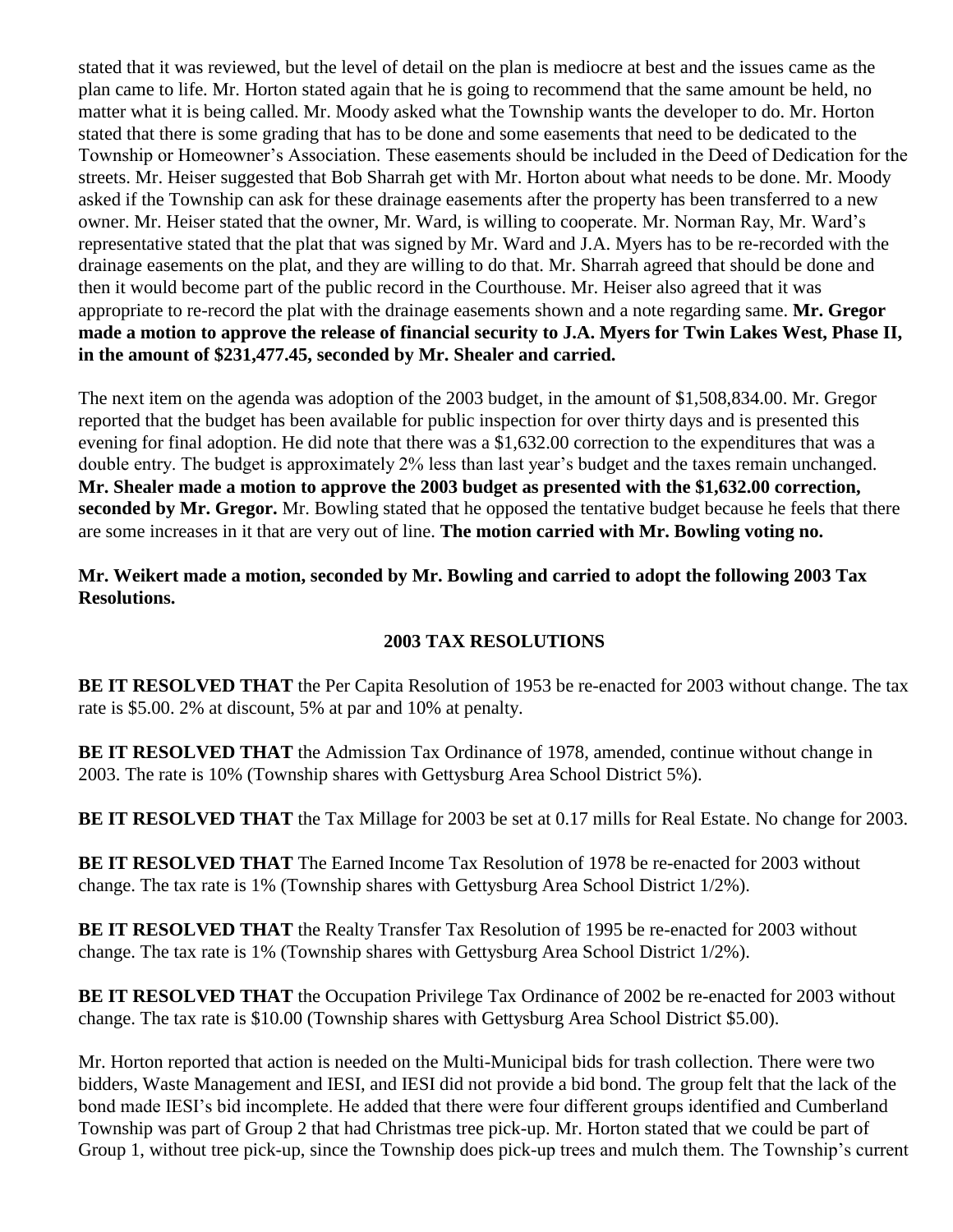contract does expire at the end of the year. Mr. Horton emphasized that it is not mandatory to use Waste Management and residents can explore other options if they want to. The cost for Group 1 is \$132.00 per year for weekly pick-up which includes one large item. The cost for recycling is \$48.00 per year. The price guarantee is good for three years. **Mr. Weikert made a motion to approve the contract with Waste Management , Group 1, seconded by Mr. Bowling and carried.**

Mr. Horton reported that he has met with three groups that prepare codification of Township ordinances and he has three price quotes that all differ. He recommended that the Supervisors review the proposals at their next work group meeting. **Mr. Weikert made a motion to table for further study, seconded by Mr. Shealer and carried**.

The next item on the agenda was an application for Conditional Use approval from the Gettysburg Anniversary Committee's for their 140<sup>th</sup> Civil War Reenactment on the Dave Redding farm. Chairman Waybright reported that a public hearing was held on November 11, 2002 and the transcript from that hearing has been received. He added that a letter from Mr. Bower indicates that Conditional Use approval is needed prior to approval as a Special Event. He also indicated that he feels that the Special Event permit is complete except for signatures on an application, which we now have received. Mr. Dave James also pointed out that an application for the special event permit has been submitted and he would like that to be part of the record. He asked if the Special Event application needed to go before the Township's Planning Commission for their review. Mr. Heiser stated that he will look at the Ordinance with Mr. James. **Mr. Gregor made a motion to approve the Conditional Use application for the Gettysburg Anniversary Committee's 140th Reenactment on the Redding farm, seconded by Mr. Weikert and carried.**

A Final Plan for Adams Electric Cooperative was the next item on the agenda. The plan conveys Parcel A, consisting of 1.235 acres, to Walter E. Toddes, Jr. This parcel will eventually be part of the Patriot's Choice subdivision. Mr. Sharrah showed the Supervisors where this parcel is located on the Patriot's Choice plan. **Mr. Shealer made a motion to approve the Final Plan and Form B Request for Non-Building Waiver, seconded by Mr. Weikert and carried.**

Shirley and Bobby Rohrbaugh presented a Final Plan for her property on Red Rock Road. The plan proposes the subdivision of Lot 2, consisting of 19.092 acres, and Lot 3, consisting of 1.732 acres. Lot 3 is being added to Tract 2, to make it 10 acres, so that it can be enrolled in the Clean and Green Program. Lot 2 (wooded area) is being removed from the remainder tract, Lot 1, to make Lot 1 more desirable for the County's Ag Land Preservation Program. **Mr. Shealer made a motion to approve the Final Plan and Form B Request for Non-Building Waiver, seconded by Mr. Weikert and carried.** 

Mr. Heiser presented Resolution 02-15, Cumberland Township's Open Records Policy. He stated that Act 100 of 2002 revised the law and requires the Township to have a written policy in effect by December 26, 2002. The policy spells out who to contact, a list of fees and so forth. He added that PSATS did provided a sample Resolution and he set it forth with a few changes. He added the right for the Township to charge a \$1.00 minimum charge and added a sentence clarifying that no documents (other than approved copies) shall be removed from the Township Municipal Building without specific written authorization. Mr. Horton stated that the Resolution provides for the cost of a disk being \$1.00 and he feels that is not enough and should be \$5.00. The Township could not use someone's personal disk because it could contain a virus. **Mr. Gregor made a motion to adopt the Resolution 02-15, amending the \$1.00 for a disk to \$5.00 for a disk, seconded by Mr. Weikert and carried.** Mr. Heiser added that the Resolution needs to be posted somewhere in the building.

Mrs. Merryman presented a letter to Principal Financial Group requesting changes to the Police Pension Plan as required by Act 30 of 2002. The changes include the disability benefit being changed to not less than 50% of salary at the time of disability, offset by social security benefits, a pre-retirement death benefit payable to the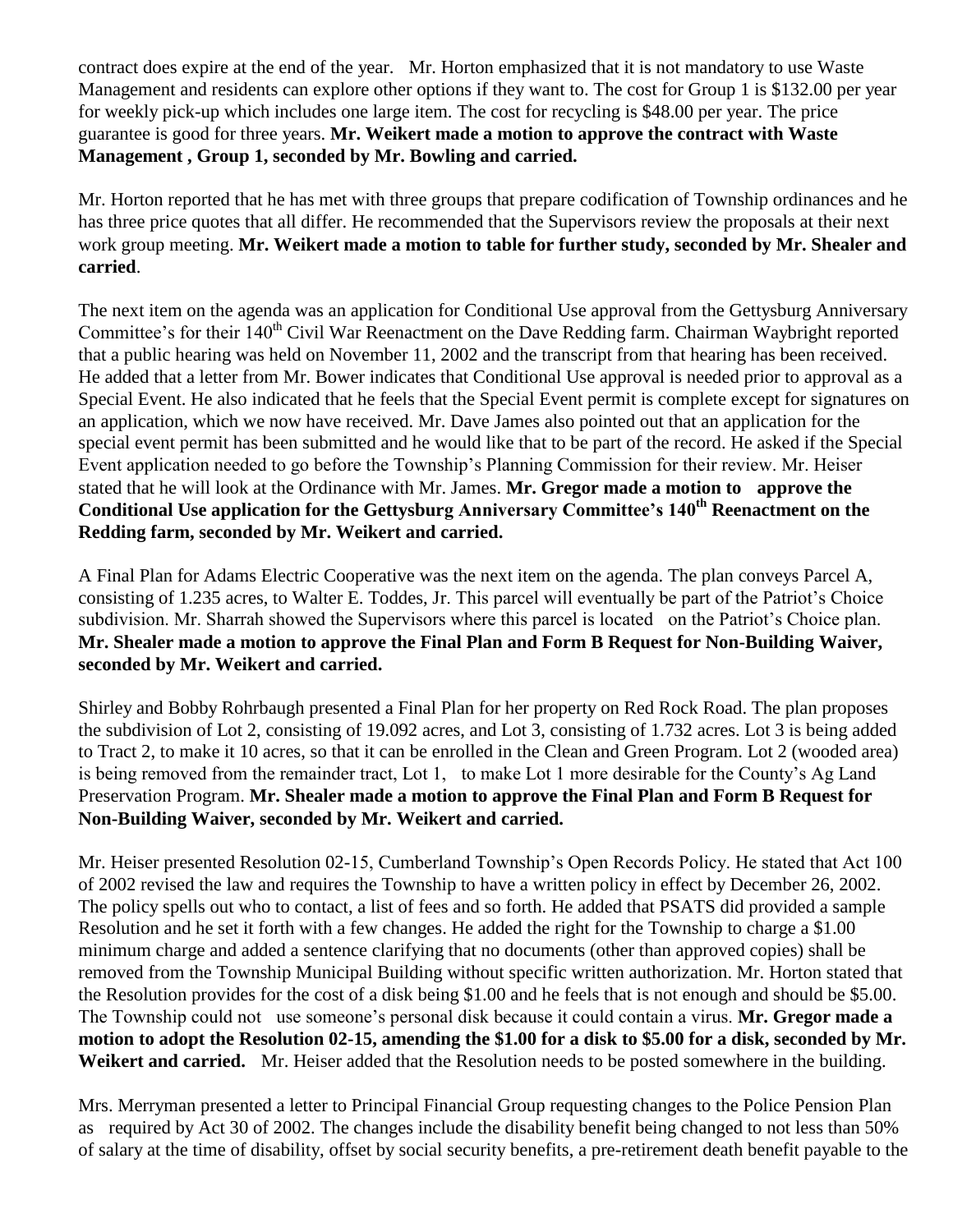survivor in the amount of 100% of salary at the time of death, if the surviving spouse dies then a child or children will become the survivor(s) until they reach age 18 or 23 if attending college and removing the requirement that in order to eliminate officer contributions, the plan must be actuarially sound. **Mr. Shealer made a motion to approve the request to Principal for revisions to the Police Pension Plan as required by Act 30, seconded by Mr. Bowling and carried.** Mr. Gregor verified with Mr. Heiser that this law does override what is currently in the Police Contract. Mr. Heiser suggested that some of the risk could be covered by insurance. The Board did get prices for this insurance and it was very expensive.

# **Chairman Waybright adjourned the regular meeting at 9:20 p.m. for an Executive Session to discuss a legal matter.**

## **Chairman Waybright reconvened the meeting at 9:45 p.m.**

The Manager/Engineer's Report was reviewed. Mr. Shealer asked Mr. Horton how the Act 537 Greenmount Study was proceeding. Mr. Horton reported that he has gotten with County Mapping and has gotten a database of all of the property owners in the study area and, he will be getting information out to the residents in that area in the newsletter that is going to be going out in January. Mr. Shealer pointed out that there is a time limit in the Boyds agreement. Mr. Horton stated that he feels that we still have plenty of time and he will be able to do the study in-house as planned. Mr. Horton also mentioned that he has requested articles for the newsletter from department heads and he would like input from all of the Supervisors.

The Assistant Secretary's report was reviewed. Mrs. Merryman also reported that she has received a request from DCED for 2001 budget figures for the Police Department for the regionalization study. The Board agreed that Mrs. Merryman and Chief Sease should work together on getting this information back to DCED. Mrs. Merryman also asked the Supervisors what they wished to do about the bill from McCormick, Taylor and Associates, Inc. for Zoning Ordinance Amendments in the amount of \$19,653.69. The original contract was for \$20,000.00 and the Township has already paid approximately \$6,000.00.The bill indicates that the cost may be as high as \$13,000.00 over the original contract. Mr. Gregor reported that he compared the bill to the original contract and everything falls in line except for Tasks Z11 and Z12 . Task Z11 is for Mr. Bucovetsky's time spent on the Agricultural District and Z12 is for the completion of the ordinance. The Board asked Mrs. Merryman to get an itemized bill from Mr. Bucovetsky for Task Z11 and Z12 before this bill is paid. Mrs. Merryman also presented the bill from PSATS for the 2003 dues, Township News and other optional services. The Board felt that the optional services were not needed. Mr. Horton reported that he is circulating a package from the Adams County Earned Income Tax Collection Agency regarding new Rules and Regulations and something is required to be signed by the end of the year. Mr. Gregor suggested that Mr. Horton speak to Mr. Heiser about it.

Mr. Gregor reported that there will be a Zoning Update Committee meeting tomorrow night, weather permitting. The committee is currently working on the Zoning map and hope to schedule the first public hearing early in 2003.

Chairman Waybright reported that he attended Mt. Joy Township's Agricultural Land Preservation meeting last night. Their committee has spent about a year working on this and they are ready to start buying easements. The applicants must be in the County's program. The program will be funded through their General Fund and they have been budgeting for this program. He stated that it is a good program and Cumberland could implement something similar, with a few minor modifications. Mr. Weikert stated that Cumberland hit a stumbling block with their Agricultural zoning. He feels that the Supervisors need to take a stand and set the direction for the Ag Land Preservation. Mr. Gregor stated that he feels education on preservation needs to take place, separate from the Zoning update hearing. The information gathered from the public in regards to the land preservation could then steer the Zoning Update Committee. Mr. Weikert will be getting an article